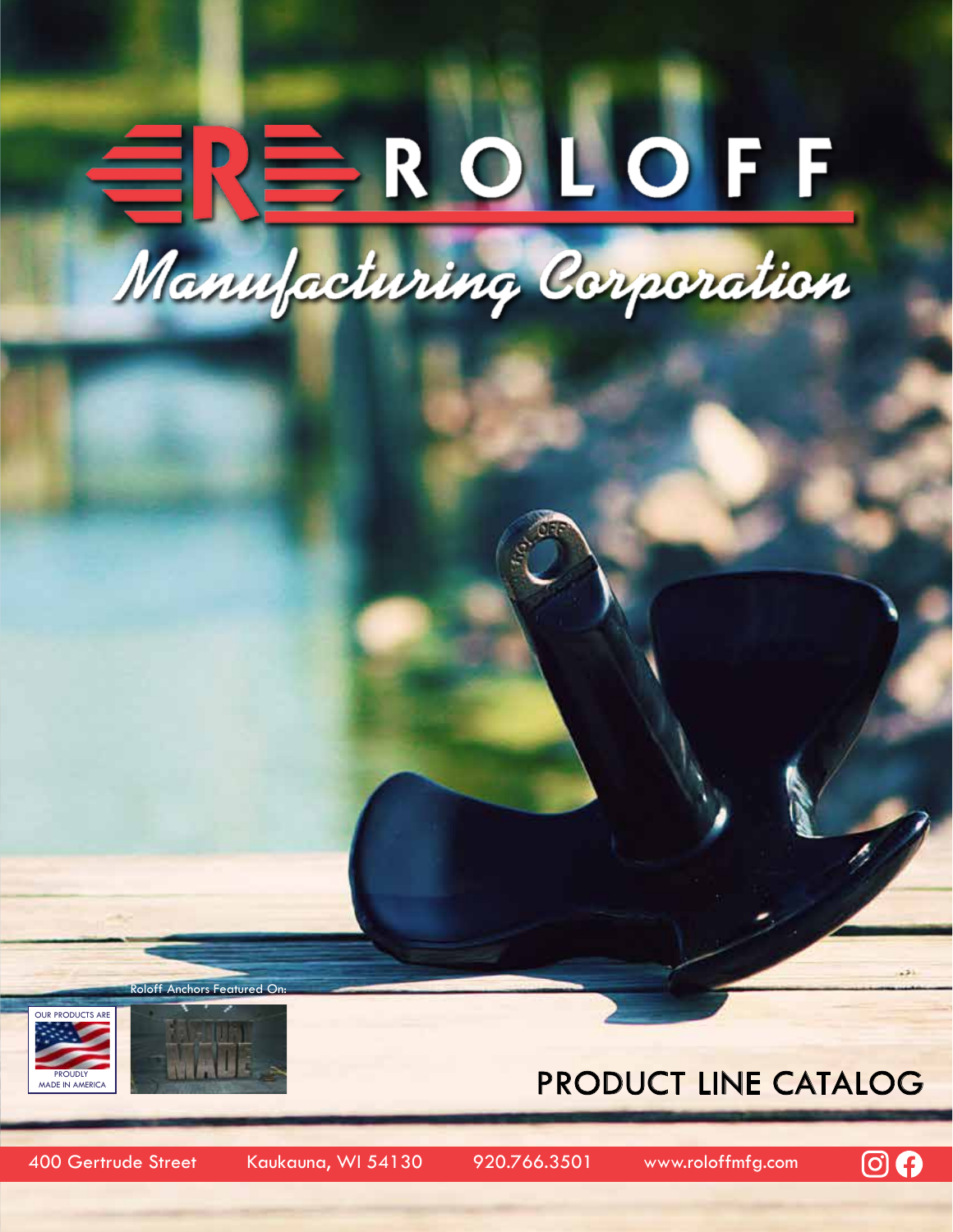# A LETTER FROM THE PRESIDENT

Dear Customer,

Roloff Manufacturing is proud to present our Anchor & Dock Fitting Product Line Catalog. We continually strive to provide our customers with the finest quality anchors and dock fittings on the market. Our high quality products are the result of nearly seventy years of hard work and innovation. Starting with my grandfather in 1944, we have, for three generations, consistently produced and developed the most innovative and dependable anchors and dock fittings available. From our original River Special three-pronged anchor, to our long-lasting, durable, vinyl coating; the only thing better than our products is the top-notch customer service and competitive pricing that one can always depend on when dealing with Roloff Manufacturing.

We, at Roloff Manufacturing, would like to thank you for taking the time to review our product line and look forward to helping you with all of your anchor and dock fitting needs.

Sincerely,

David H Roloff

David H. Roloff President

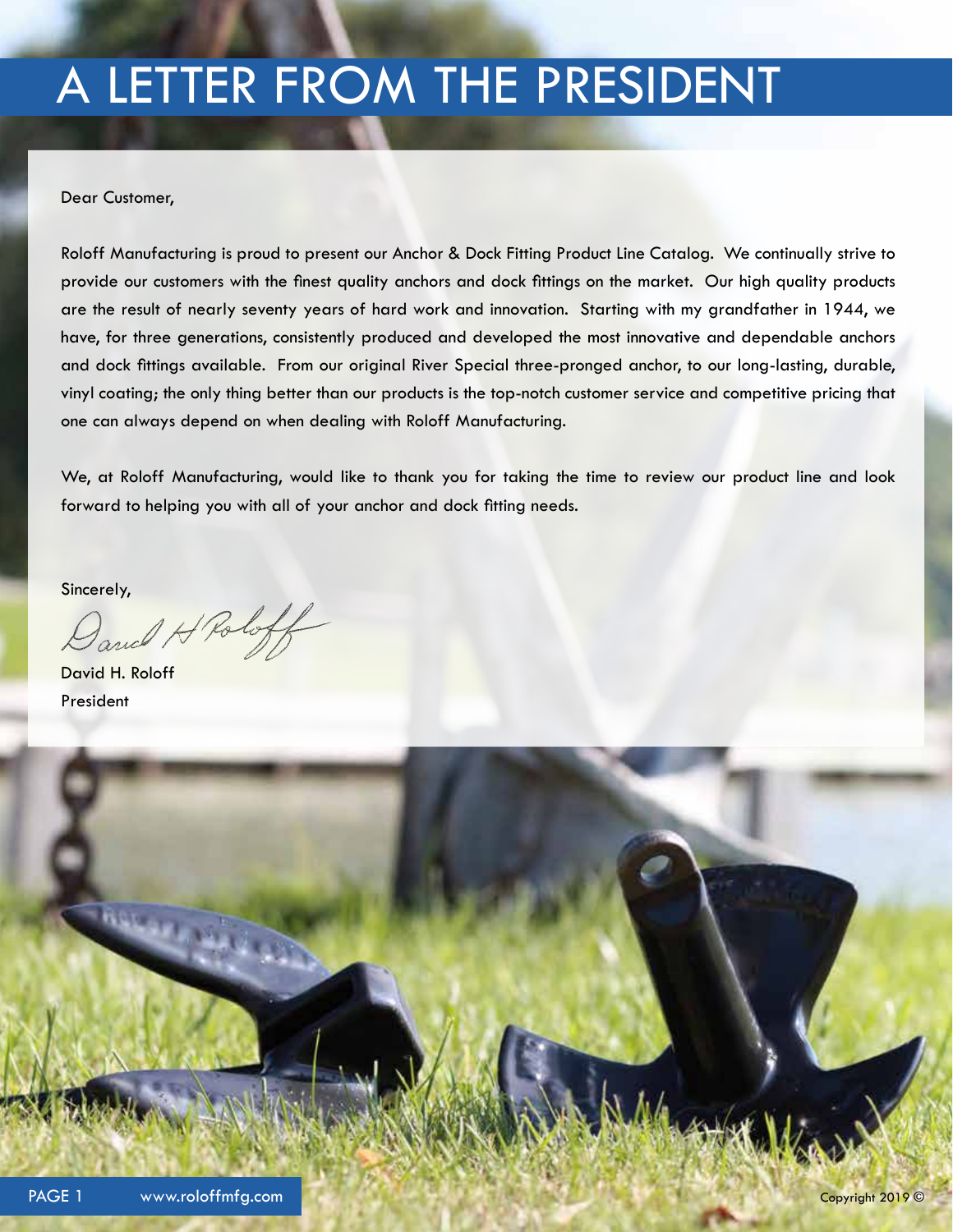# **ROLOFF ANCHORS**



#### RIVER SPECIAL VINYL COVERED - R.S.V.C.

Supreme coated bonded vinyl plastic anchor. For use on muck, sand and weed bottoms. It has excellent holding power in stone and gravel. It is quiet and practical. The heaviest durable coating in the industry deadens sound in your boat.

Order No. 8# R.S.V.C. BLACK 18# R.S.V.C. BLACK 12# R.S.V.C. BLACK 30# R.S.V.C. BLACK 15# R.S.V.C. BLACK



#### RIVER SPECIAL ALUMINUM FINISH - R.S.A.F.

An all-around, smooth finish anchor that is dipped in aluminum paint. This "River Special" is ideal for the fisherman frequenting waterways with muck, sand, weed, gravel and stone bottoms.

Order No. 8# R.S.A.F. 18# R.S.A.F. 12# R.S.A.F. 30# R.S.A.F. 15# R.S.A.F.





#### MUSHROOM VINYL COVERED - M.V.C.

This "supreme" quality bonded vinyl plastic covered anchor is resistant to rust, salt water, gas, oil and acid. It deadens the sound in your boat and will not mar the finest finishes. Recommended for muck, sand or weed bottoms.

Order No. 8# M.V.C. GRAY 15# M.V.C. GRAY 10# M.V.C. GRAY 18# M.V.C. GRAY 12# M.V.C. GRAY

#### MUSHROOM ALUMINUM FINISH - M.A.F.

No other anchor is more popular than this exceptional, fine finished anchor. It is dipped in aluminum paint, leaving the anchor smooth for easy cleaning when retrieving from muck, sand or weed bottoms.

Order No. 8# M.A.F. 15# M.A.F. 10# M.A.F. 18# M.A.F. 12# M.A.F.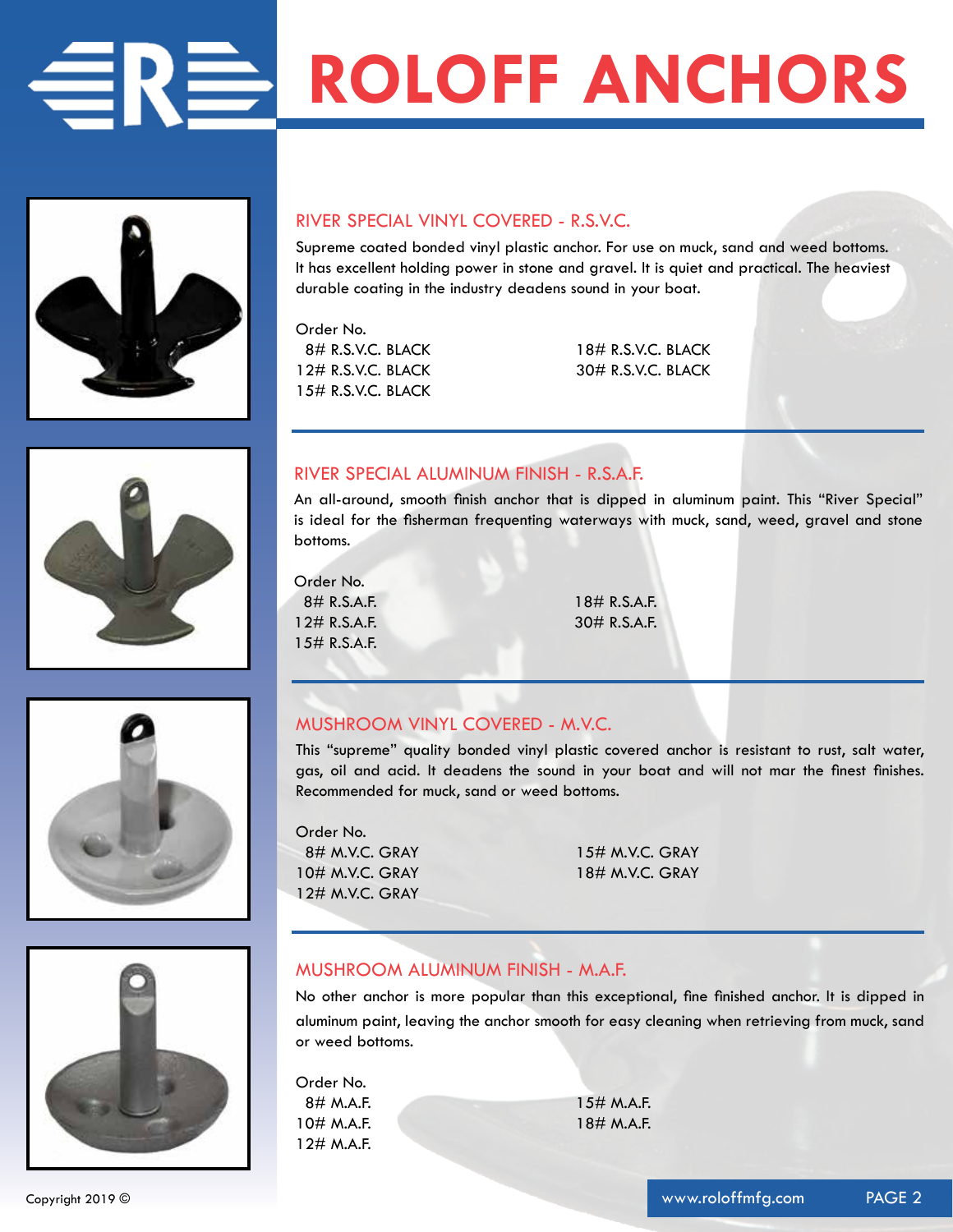

#### STANDARD NAVY COVERED WITH BONDED VINYL - N.V.C.

This standard Navy is now available covered with quality bonded vinyl in the sizes shown. It is resistant to rust, salt water, oil and acid. It is quiet and will not mar the finest finishes. This anchor has very good holding power and digging action. Ideal for rivers and lakes with a stone, shale or gravel bottom. The heaviest durable coating in the industry.

Order No. 10# N.V.C. BLACK 28# N.V.C. BLACK 15# N.V.C. BLACK

5# N.V.C. BLACK 20# N.V.C. BLACK

#### NAVY TYPE ALUMINUM FINISH - N.A.F.

A good holding cast iron semi-steel anchor dipped in aluminum paint for a fine finish. Ideal in rivers and lakes with gravel, stone or shale bottoms. Has excellent digging action and holding power.

Order No. 5# N.A.F. 20# N.A.F. 10# N.A.F. 28# N.A.F. 15# N.A.F

#### NAVY SELF RELEASING VINYL COATED BLACK - N.S.R.V.C.

Has excellent digging and holding power in rivers and lakes with stone, gravel or shale bottoms. It is made of cast iron semi-steel with bonded vinyl for protection against rust, salt water, gasoline and oil.

Order No. 5# N.S.R.V.C. 20# N.S.R.V.C. 10# N.S.R.V.C. 28# N.S.R.V.C. 15# N.S.R.V.C.

#### NAVY TYPE SELF RELEASING - N.S.R.A.F.

Perfect when anchoring in lakes or rivers with stone, shale, sunken logs and stumps when fouling becomes a problem. Cast iron semi-steel flukes, cold rolled steel shank and ring, aluminum finish.

Order No. 5# N.S.R.A.F. 15# N.S.R.A.F. 10# N.S.R.A.F. 20# N.S.R.A.F.

#### GALVANIZED STEEL FLUKE SELF RELEASING STYLE - R.K.

The sturdiest, most dependable, light weight anchor we ever offered. Self releasing features. High strength steel flukes. Hot dipped galvanized. The quality and performance is a credit to Roloff standards.

Order No. Boat Size R.K.806..................................................................................6 to 20 ft. R.K.810.............................................................................. 21 to 30 ft.







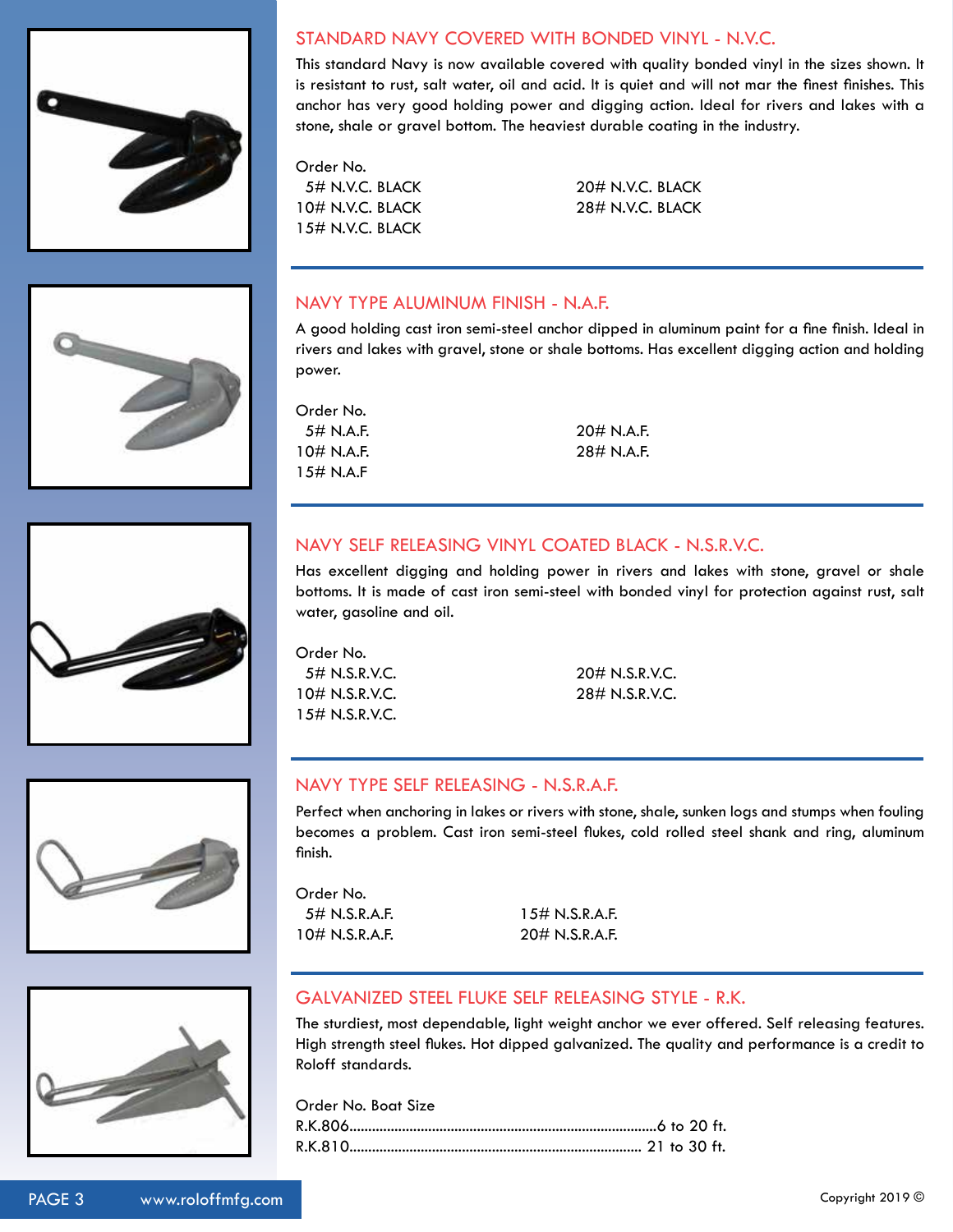#### NAVY VINYL COATED - TWO COLOR (Patent No: US D766,156 S)

Has excellent digging and holding power in rivers and lakes with stone, gravel or shale bottoms. It is made of cast iron semi-steel with bonded vinyl for protection against rust, salt water, gasoline and oil.



#### GREEN AND GOLD

| Order No.    |            |
|--------------|------------|
| 5# 5 NGG     | 20# 20 NGG |
| 10#10 NGG    | 28# 28 NGG |
| $15#$ 15 NGG |            |









#### RED AND WHITE

Order No. 5# 5 NRW 20# 20 NRW 10# 10 NRW 28# 28 NRW 15# 15 NRW

#### BLUE AND ORANGE

Order No. 5# 5 NBO 20# 20 NBO 10# 10 NBO 28# 28 NBO 15# 15 NBO

#### BLUE AND SILVER

| Order No.   |            |
|-------------|------------|
| $5\#$ 5 NBS | 20# 20 NBS |
| 10#10 NBS   | 28# 28 NBS |
| 15# 15 NBS  |            |

#### PURPLE AND YELLOW

Order No. 5# 5 NPY 20# 20 NPY 10# 10 NPY 28# 28 NPY 15# 15 NPYY

Custom colors available upon request.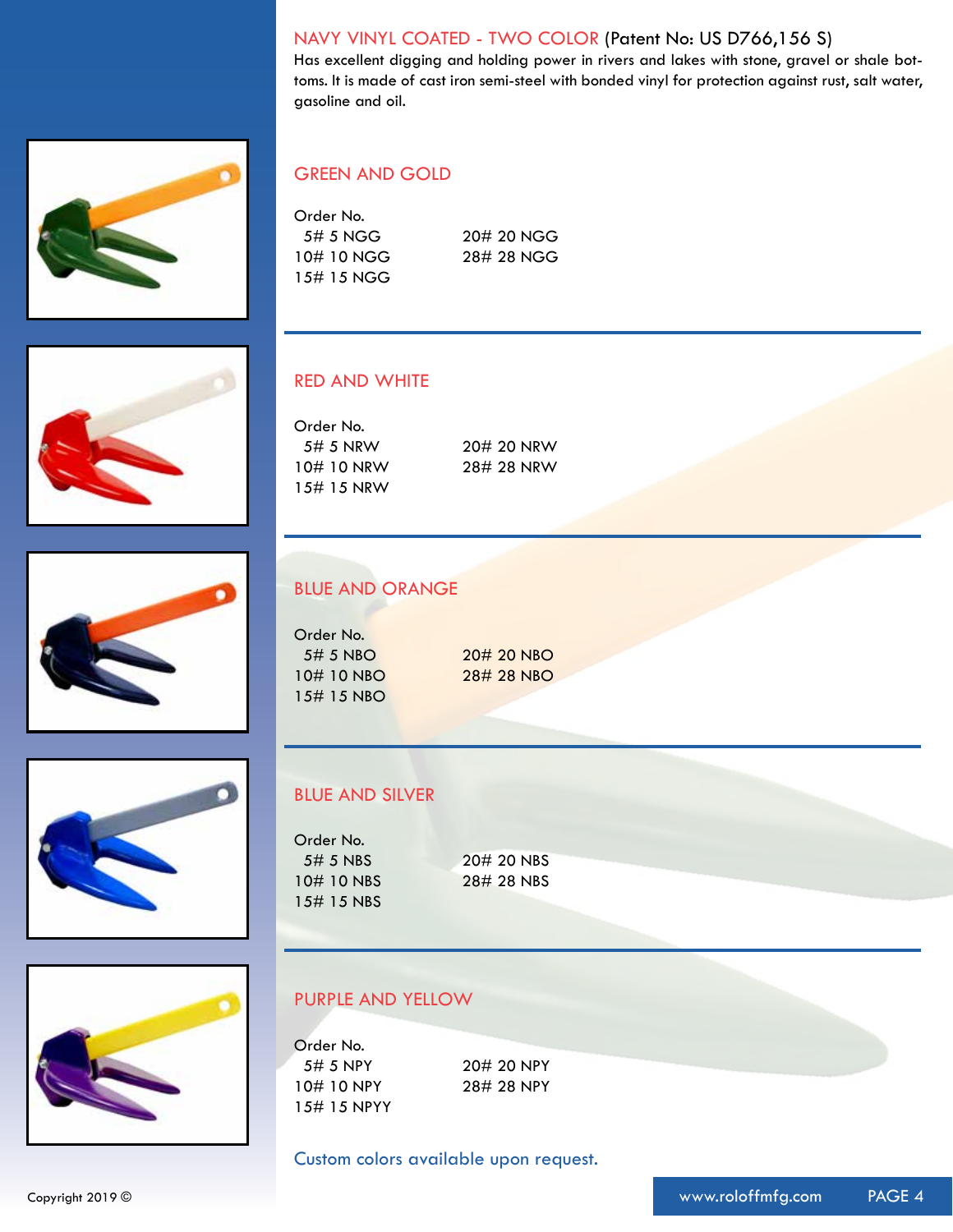





Now you may fish all night with safety. Provides a place to mount the bow running light. Fits the Roloff mushroom, and River Special anchors perfectly. A safe way to hold the anchor outside the boat, no-mess with weeds in the boat. Anchor can be raised or lowered with ease and securely fastened to a cleat from any position within the boat. It will accommodate most any type fisherman s boat. Easy to mount. Made of Cast iron Semi-Steel. Weight: 6 lbs. Individually boxed..................................................................................................................67AF Aluminum Finish

#### DOWNRIGGER BALL

BOW MOUNT

This downrigger ball trolling weight is made of cast iron semi-steel. It is available in aluminum finish or covered with quality vinyl. Has two cast in steel eyes.

Order No. DRB8AF DRB10AF

DRB8VC GRAY DRB10VC BLACK

#### TROLLING WEIGHT - T.W. 7 (Not pictured)

Has cast fin to aid in tracking during turns to help stop line entanglement. The fin can be drilled by you for the addition of added attractions. Made of cast iron semisteel aluminum finish. Approximately 7 lbs..................................................................................................................T.W.7A.F

#### DUCK DECOY ANCHORS

The No. 1 spool type automatic cord release is ideal for self inflating, plastic or molded fiber decoys. No. 2 has the same automatic unwinding features as No. 1 plus a ring to carry over the neck of the decoy. No. 3 is the choice of the seasoned duck hunter. It is the old reliable design, with loop to carry around neck of decoy.

#### BEACH ANCHOR

This beach anchor (8BADH) is designed to fit your needs of compact storage and easy assembly. It is the ideal anchor for the houseboaters and pontoon boaters who love anchoring to the river shoreline. Just turn the handle to sink the anchor then fasten your rope around the rod and pipe. Personal water crafts use this to hold their craft in place. To store this anchor you remove the cap, pull the pin, remove the washer and shaft and put all three pieces down inside the  $1-1/4$ " pipe and replace the cap over the open end. Quick, simple and neat storage, only 25" long made out of steel pipe or 24" long made out of P.V.C. pipe.

Order No. 5BADH-P.V.C . 54" BADH-P.V.C 57" BADH-P.V.C. 8BADH 54" BADH-Galv.Pipe

#### USE AS DEPTH OR CANOE/SKIFF ANCHOR

This bonded vinyl covered anchor is used as a canoe or duck skiff anchor. Height  $5-1/2$ ", diameter 3-1/2". Shipping weight 6lbs.

Order No. 6# CSAF Aluminum Finish 6# CSVC Vinyl Covered Gray









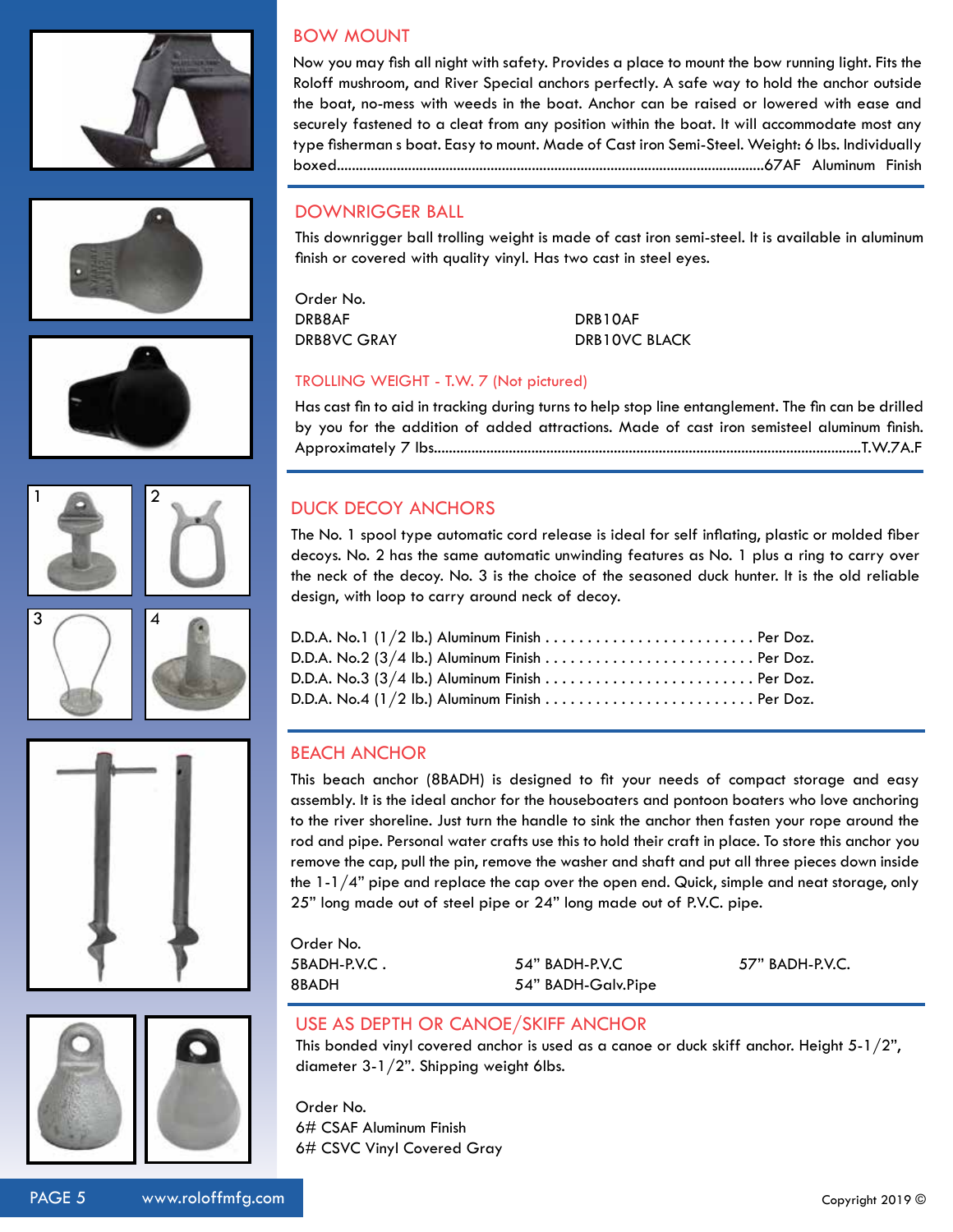

## DOCK FITTINGS FOR SCHEDULE-40 PIPES

Please Note:  $1-1/4$  inch pipe is  $1.25$  ID X  $1.66$  OD,  $1-1/2$  inch pipe is  $1.610$  ID x  $1.90$  OD and 2 inch pipe is  $2$  ID x  $2.375$  OD





Dock Side Bracket DB-1...1-1/4 " pipe



Dock Corner Bracket DB-2...1-1/4 " pipe



Cap DB-8...1-1/4" pipe



Dock Bumper Rail Bracket DB-3...1-1/4 " pipe



Heavy Duty Muck Base DB-5...1-1/4" pipe



Dock Railing Base DB-6...1-1/4" pipe



Dock Railing Rope Guide DB-7...3/4" pipe (used with DB-6)



Corner Brackets DB-100...1-1/4" pipe DB-902...1-1/2" pipe DB-500...2" pipe



Side Brackets DB-200...1-1/4 " pipe DB-901...1-1/2" pipe DB-600...2" pipe



Bottom Base DB-300...1-1/4" pipe DB-900...1-1/2" pipe DB-700...2" pipe



Auger Base DB-4...1-1/4" pipe DB-904...1-1/2" pipe DB-400...2" pipe



Auger DB-800...1-1/4" pipe DB-903...1-1/2" pipe

## DOCK CLEATS

Roloff dock cleats are made of cast iron semi-steel, acrylic e-coat black or aluminum painted. They accomodate lines up to 1" diameter.



Base is  $5-3/4$ " x 2-1/2" with (2) 1/2" holes on 3-1/4" centers DC 12AF.........................Aluminum Finish



Base is  $3-1/2$ " x  $1-3/4$ " with (2) 3/8" holes on 1-3/8" centers DC 10AF.................................Aluminum Finish



Base is 2-1/2" x 1-1/2" with (2)  $1/4$ " holes on  $7/8$ " centers DC 5AF............................Aluminum Finish

Please contact us for information on possible dock layouts.